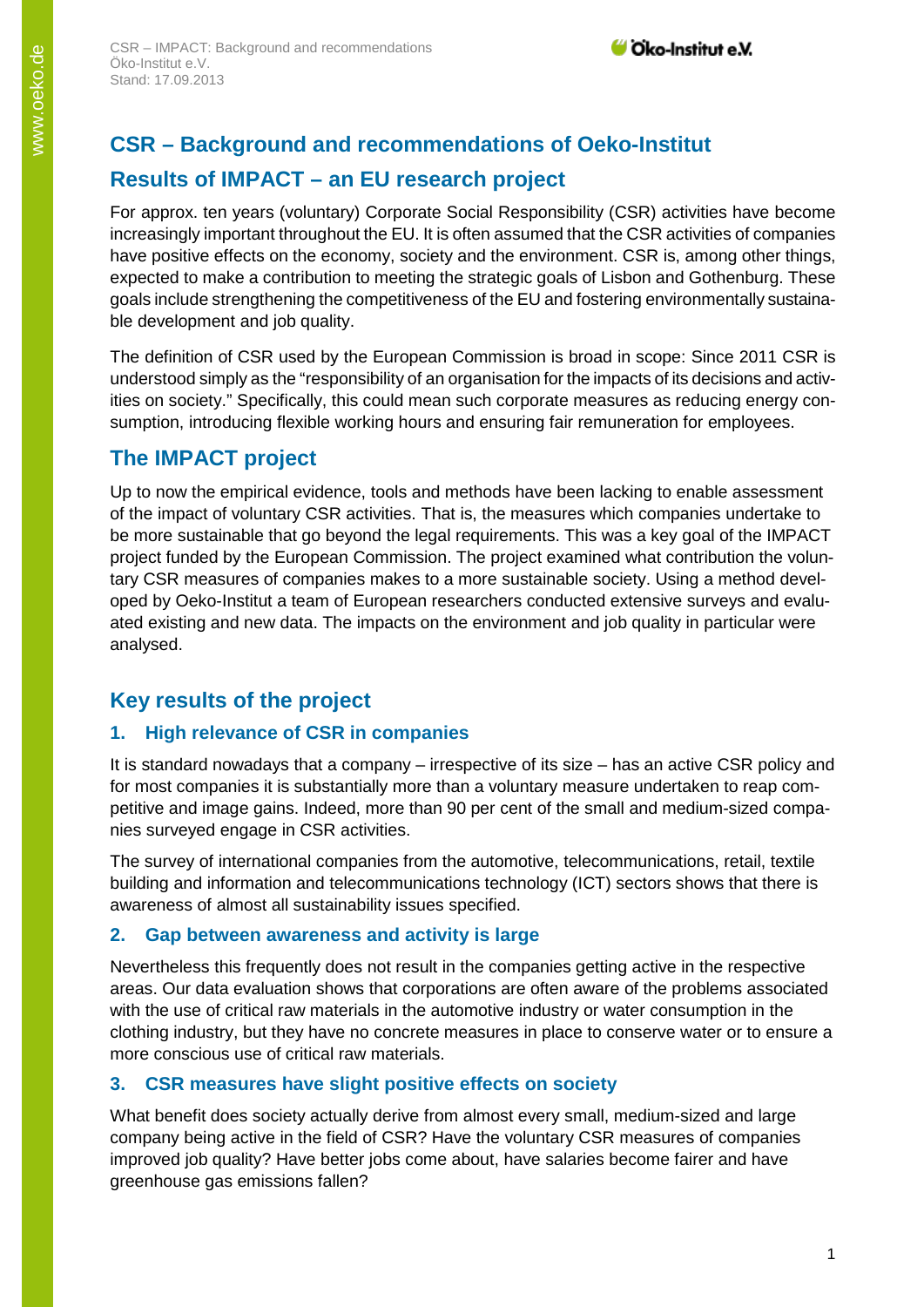The surveys and data analyses conducted within the scope of the IMPACT project show that CSR has a discernible effect, but one that can only be described as slightly positive. This is the result of a comparison of CSR-specific data of 2007 and 2010. Bearing in mind that not only voluntary measures but also other factors influence the result, it must be assumed that the contribution to society made by voluntary CSR activities is very slight.

The question of whether CSR results in economic profit cannot be answered in a general way by the research project; it can only give a definite answer with regard to each specific sustainability issue. The analysis examines what the economic effect is when a company adopts a measure to improve its environmental or social impacts.

## **4. General standards for measuring CSR are lacking**

Oeko-Institut believes action needs to be taken with regard to the companies' collection and evaluation of data. The IMPACT study shows that up to now there has been no standard, systematic approach to what internal data of companies is collected and how. This becomes even clearer when companies want to quantify the effects that their measures have on society, which has scarcely been possible up to now. The Global Reporting Initiative (GRI) is – in Oeko-Institut's view – a good, but not sufficient approach to helping companies select relevant measures and assess their impacts.

## **5. Clear definition of each step needed**

The most successful CSR activities undertaken by companies are – as project results demonstrate – those which companies implement step by step, which identify the right adjustments to be made, and which draw a clear line between the impacts within the companies and the impacts on society. Only in this way can companies comprehend the internal and social impacts of their CSR measures, determine the effectiveness of these measures and re-adjust the direction of their efforts in case of doubt. But companies cannot do all this by themselves. If the relevant data are comparable, clear standards are needed.

## **6. More regulation desired**

Several results of the study indicate that relying on the self-commitments and voluntary activities of companies is not enough to bring about social changes that are sustainable overall. The "soft" CSR incentives in Germany favoured by policy up to now do not have a significant impact. These include, for example, CSR awards, information and network platforms. Oeko-Institut is thus calling on policy-makers to make better use of the available instruments, intervene more in a regulatory capacity and, when necessary, not to shy away from tougher measures like minimum standards or prohibitive rules (bans).

- For example, introducing binding reporting at least for companies of a certain size could be useful. It creates not only transparency and comparability, but also gives – according to the results of the IMPACT project – greater attention to sustainability issues and incentives for tackling them.
- The introduction of minimum standards could also increase awareness of the problem, get companies to commit to CSR activities and also leave room for voluntary measures.

#### **7. It's the results that matter**

Experts at Oeko-Institut are calling for one goal always to be kept in mind: How can the greatest possible benefit for society be best achieved? Voluntary CSR can make an important contribu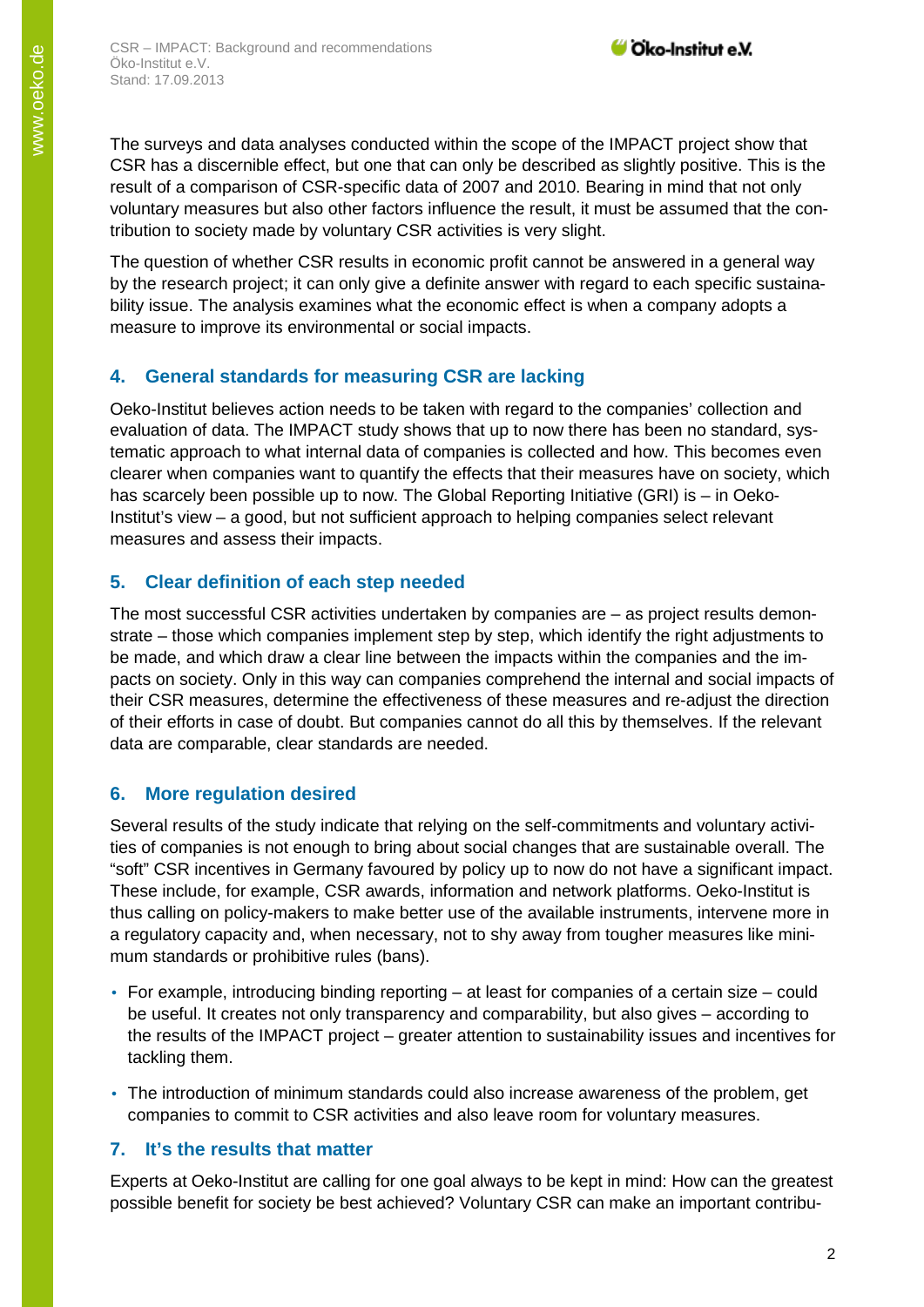tion, but only as one means alongside others. The measures (voluntary ones, regulation, positive/negative incentives, etc.) which are the most suitable for each sector have to be decided issue by issue. Voluntary measures, and regulatory or other policy instruments complement each other and should not to be understood as an "either/or" decision. Voluntary CSR activities and policy instruments like positive or negative incentives or, in the toughest case, also laws and bans are not mutually exclusive. Even in the case of issues that are tightly regulated (e.g. the use of chemicals or safety at work) it was possible to identify voluntary measures which go beyond the – already high – legal minimum.

#### **Information on the project's methodology**

The IMPACT study consists of seven work packages in which 17 European research partners were involved. It was funded by the European Commission. Oeko-Institut is responsible for all project management and ensuring that quality standards are met. Furthermore the institute is actively involved in conceptual and empirical research questions and synthesizes the results so as to generate a forecast for the future. The project methods include:

- An econometric analysis. More than 5,000 small and medium-sized companies and more than 2,000 large companies formed the basis of this analysis.
- For the case studies 19 large European companies from the automotive, retail, clothing, building and the ICT sectors were given a written questionnaire to fill out.
- 5 CSR networks were analysed. The aim was to obtain information on whether companies and other organisations are enlisted in sustainability networks and clusters and whether such co-operations have a positive influence on the sustainability efforts of the participating companies.
- In a Delphi study 500 experts were surveyed once by writing. This method is designed to develop good forecasts on future developments.

#### **Further information on the webpage of Oeko-Institut**:

"CSR – [How much voluntary commitment is enough?" Oeko-Institut's press release on the im](https://www.oeko.de/en/press/archive-press-releases/2013/csr-how-much-voluntary-commitment-is-enough/)[plications of the IMPACT results \(from 16.10.2013\)](https://www.oeko.de/en/press/archive-press-releases/2013/csr-how-much-voluntary-commitment-is-enough/)

#### **Important studies on the webpage of Oeko-Institut:**

[Impact Measurement and Performance Analysis of CSR \(IMPACT\): WP2: Econometric Analysis](http://www.oeko.de/fileadmin/aktuelles/pdfe/D2.2_Graafland_Johan_-_Smid_Hugo_-_2013._Econometric_analysis._IMPACT_Working_Paper_No._10.pdf)  [\(2013\)](http://www.oeko.de/fileadmin/aktuelles/pdfe/D2.2_Graafland_Johan_-_Smid_Hugo_-_2013._Econometric_analysis._IMPACT_Working_Paper_No._10.pdf) 

[Impact Measurement and Performance Analysis of CSR \(IMPACT\): The future impact of CSR in](http://www.oeko.de/oekodoc/2247/2015-028-en.pdf)  [the food retail sector on climate change \(2013\)](http://www.oeko.de/oekodoc/2247/2015-028-en.pdf)

[Impact Measurement and Performance Analysis of CSR \(IMPACT\): Deliverable 6.5: Brief](http://www.oeko.de/oekodoc/2246/2015-027-en.pdf)  [Summary Report for optimisation of tools \(2013\)](http://www.oeko.de/oekodoc/2246/2015-027-en.pdf)

[Impact Measurement and Performance Analysis of CSR \(IMPACT\): Report on cross-WP com](http://www.oeko.de/oekodoc/2244/2015-026-en.pdf)[parison of CSR performance & impacts according](http://www.oeko.de/oekodoc/2244/2015-026-en.pdf) to different types of characteristics (2013)

[Impact Measurement and Performance Analysis of CSR \(IMPACT\): Report on cross-WP compi](http://www.oeko.de/oekodoc/2243/2015-025-en.pdf)lation and [assessment of CSR performance & impacts on EU objectives \(2013\)](http://www.oeko.de/oekodoc/2243/2015-025-en.pdf)

[Impact Measurement and Performance Analysis of CSR \(IMPACT\): Report on synthesis as](http://www.oeko.de/oekodoc/2242/2015-024-en.pdf)[sessment of the relationship between CSR implementation & motivation and CSR performance](http://www.oeko.de/oekodoc/2242/2015-024-en.pdf)  [& impacts \(2013\)](http://www.oeko.de/oekodoc/2242/2015-024-en.pdf)